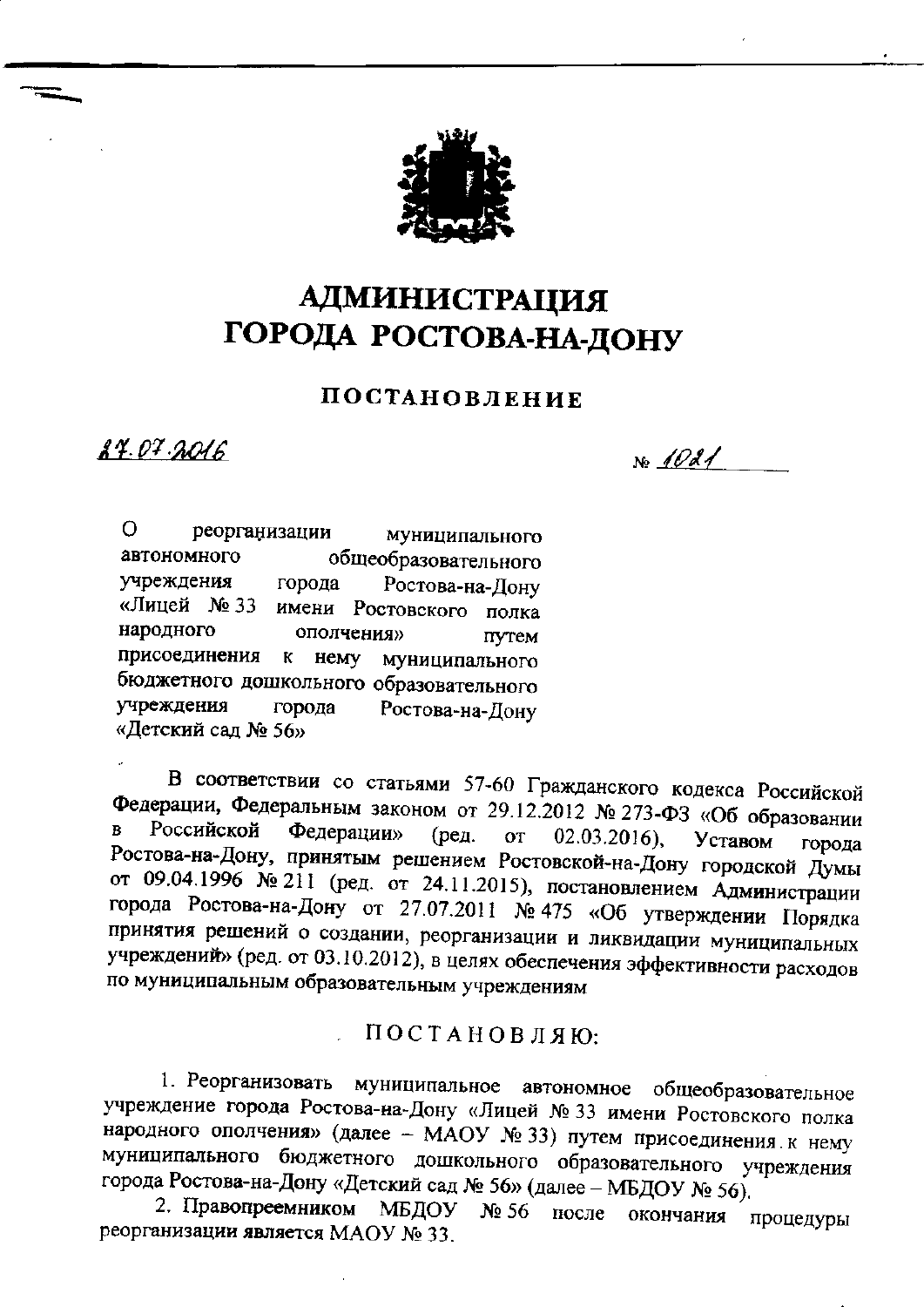3. Учредителем образовательного учреждения является муниципальное образование «Город Ростов-на-Дону».

Полномочия учредителя МАОУ № 33 переданы Управлению образования города Ростова-на-Дону.

**MAOY**  $N<sub>2</sub>$  33 4. Основные виды деятельности остаются без изменения.

5. Управлению образования города Ростова-на-Дону:

5.1. Провести мероприятия по реорганизации МАОУ № 33 путем МБДОУ  $N<sub>2</sub> 56$ присоединения нему  $\mathbf K$  $\overline{\mathbf{B}}$ соответствии с требованиями действующего законодательства.

5.2. Обеспечить трудовые права и социальные гарантии работникам МБДОУ № 56 при проведении реорганизации.

5.3. Обеспечить соблюдение МБДОУ прав No 56 воспитанников на получение образования.

5.4. Утвердить передаточный акт в срок до 20.09.2016.

5.5. Утвердить изменения и дополнения в устав МАОУ № 33 и осуществить контроль за его регистрацией в срок до 30.09.2016.

осуществить 6. МБДОУ  $N<sub>2</sub> 56$ мероприятия, направленные на соблюдение трудовых прав и социальных гарантий работников, подлежащих сокращению при проведении реорганизации.

7. Директору МАОУ № 33:

7.1. После издания постановления уведомить Межрайонную инспекцию Ростовской  $Ne<sub>26</sub>$ по области Федеральной налоговой службы о начале процедуры реорганизации в установленном законом порядке и сроки.

7.2. Известить кредиторов о реорганизации МАОУ  $Ne 33$  путем присоединения к нему МБДОУ № 56 в установленном порядке.

7.3. Осуществить мероприятия по внесению изменений и дополнений в устав МАОУ № 33.

7.4. Представить документы в Департамент имущественно-земельных отношений города Ростова-на-Дону согласно постановлению Администрации города Ростова-на-Дону от 18.05.2012 № 375 «O приведении учета города Ростова-на-Дону имущества муниципального  $\mathbf{B}$ соответствие с требованиями действующего законодательства» для внесения изменений в реестр муниципального имущества в установленный законом срок.

7.5. Представить документы в Департамент имущественно-земельных отношений города Ростова-на-Дону для закрепления имущества на праве оперативного управления за МАОУ № 33, переданного МБДОУ № 56, согласно приложению к постановлению.

8. Департаменту имущественно-земельных отношений города Ростова-на-Дону после исполнения пунктов 5, 6, 7 настоящего постановления:

8.1. Согласовать передаточный акт.

8.2. Согласовать изменения и дополнения в устав МАОУ № 33.

8.3. По окончании процедуры реорганизации МАОУ № 33 путем присоединения к нему МБДОУ № 56 внести соответствующие изменения в реестр муниципального имущества города Ростова-на-Дону.